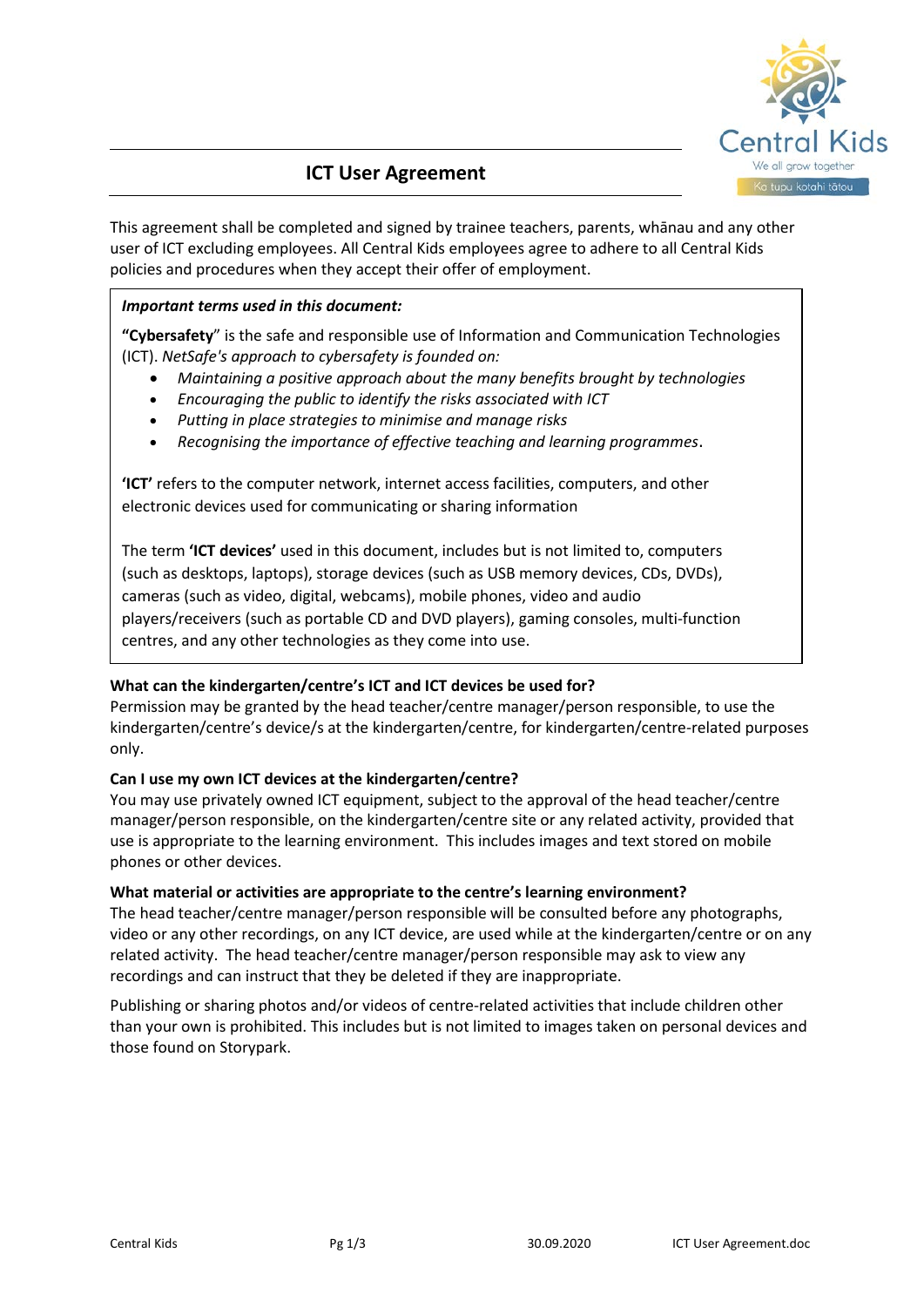

## **ICT User Agreement**

## **What about access to, or involvement with, inappropriate or illegal materials or activities?**

When using kindergarten/centre ICT at any time, or privately owned ICT at the centre or on any related activity, you must not:

- Initiate access to, or have involvement with, inappropriate or illegal material or activities
- Save or distribute such material by copying, storing or printing

## **What about passwords and access to Central Kids networks?**

Any passwords required to connect ICT devices to the internet or Central Kids networks are the responsibility of kindergarten/centre employees and shall not be shared with non-employees. Personal passwords are the property of the user and are kept confidential to that user.

## **Can I install my own software onto the kindergarten/centre's ICT device?**

You must not attempt to download, install, connect or utilise any unauthorised software or hardware onto any kindergarten/centre ICT device.

## **What if I carry out work for the centre on my own ICT device such as my home computer?**

Any electronic files or data created or modified for the purpose of completing work on behalf of centre on any ICT device, regardless of who owns the ICT device, are the property of Central Kids.

The centre may therefore request that such files/data be returned or delivered to the centre and/or deleted from your personal equipment.

## **Am I able to copy material?**

All ICT users are expected to comply with New Zealand copyright laws found at [www.copyright.org.nz](http://www.copyright.org.nz/)

The copyright owner has the exclusive right to copy, play, share, distribute or adapt that work, or to permit anyone else to do it.

If anyone else copies, shares or distributes a copyright protected work, without the permission of the copyright holder, then they are infringing on the owners copyright.

Data and images relating to kindergarten/centre experiences are not to be taken off the site.

## **What happens if there is an incident where the policy and or rules and responsibilities are not adhered to?**

Report to the Head teacher/centre manager/person responsible, Kaiarataki or CEO. Ensure that the incident is recorded with any outcomes.

## **Cybersafety and ICT Policy**

A copy of the Information and Communication Policy is available for you to view at the kindergarten/centre.